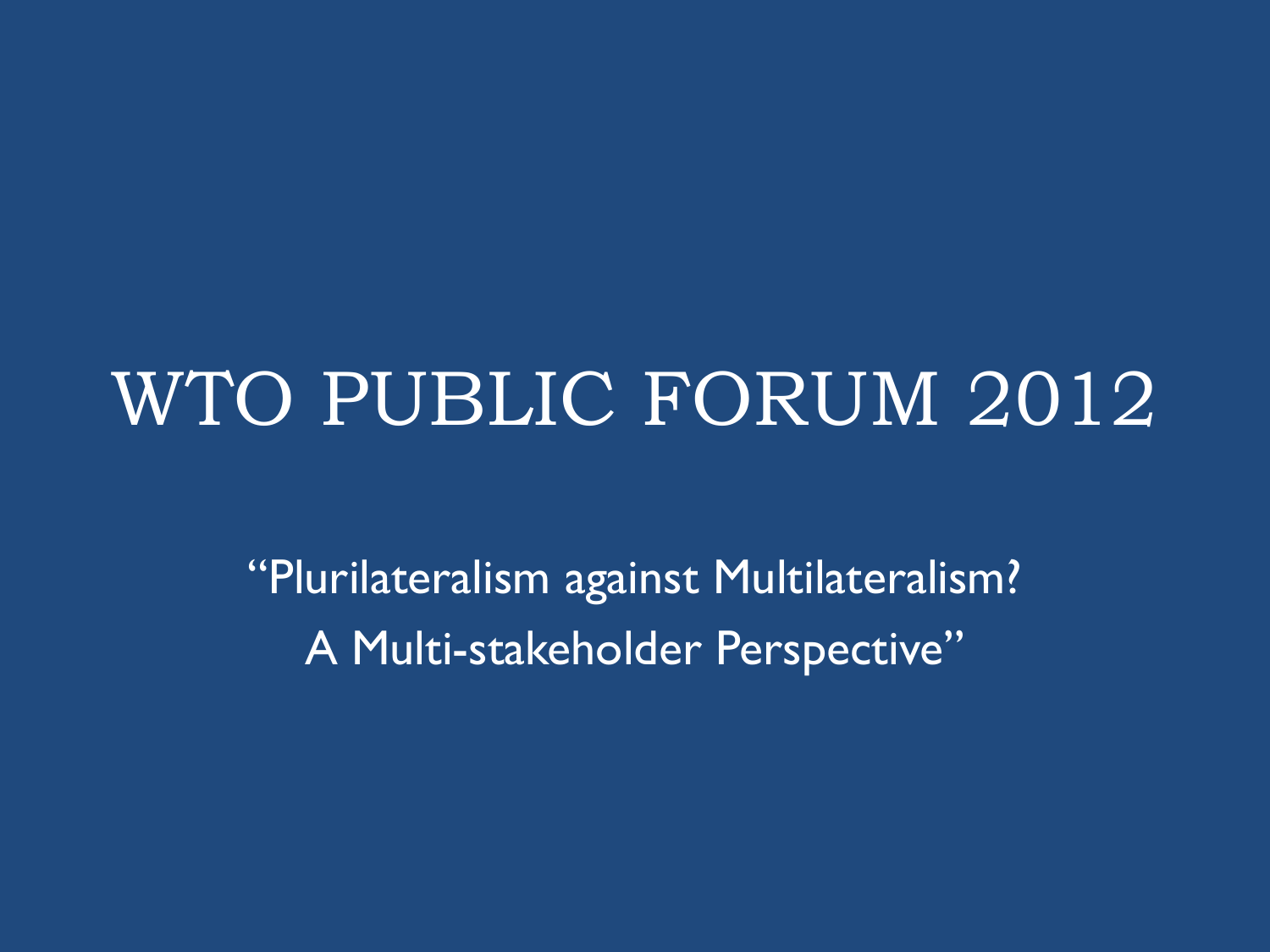## THE CONTEXT

 $\triangleright$  Plurilateralism is not new or completely strange – countries always come together in small groups to formulate, influence or negotiate in or outside multilateral frameworks.

 $\triangleright$  An approach for countries willing to move forward with the liberalisation process.

 Conversely, plurilateralism represents a reaction to the failure of multilateralism – some countries not willing to move forward with the liberalisation process.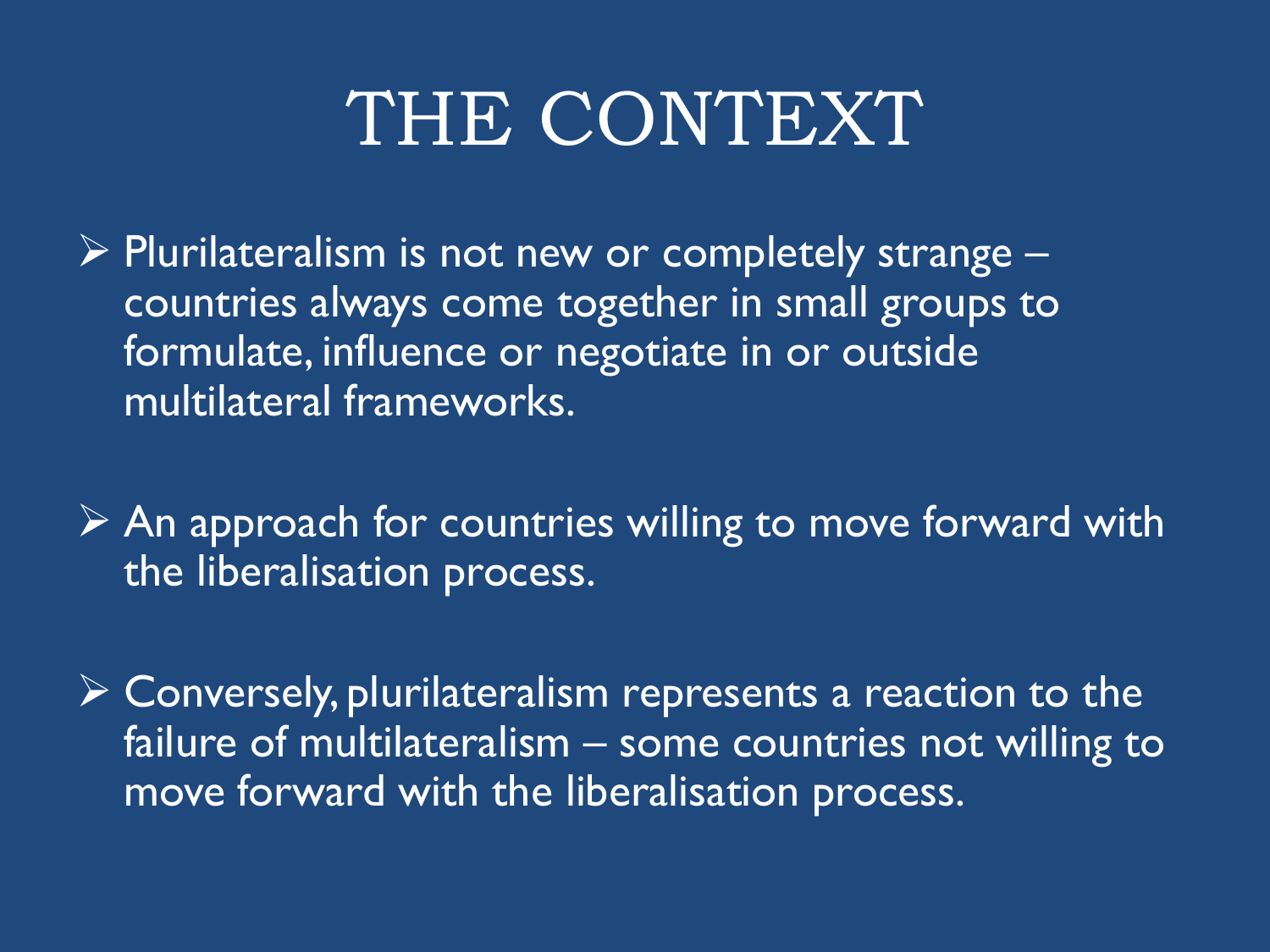#### The Context ...

- $\triangleright$  Different approaches to plurilaterals:
- o Outside the WTO RTAs or FTAs or PTAs
- o Inside the WTO Tokyo "Codes", GPA, ITA
- o Benefits extended to all Members (MFN), whether or not they participate ("free riders"?) while obligations bind only the initial members and others as they join.
- o Benefits accrue only to participants who also undertake binding commitments.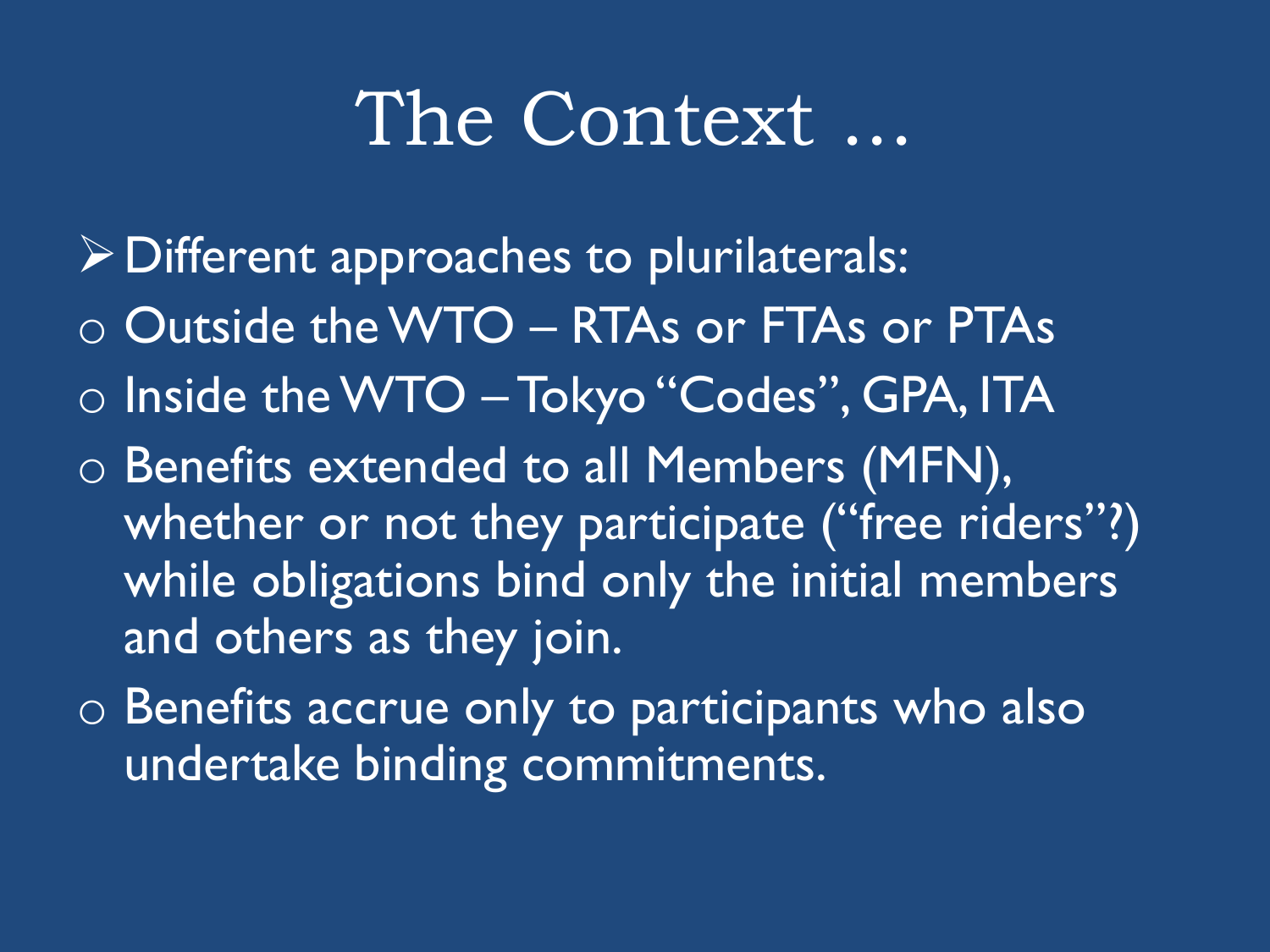# THE PARADOX

 $\triangleright$  Plurilateralism supports the international free trade regime AND

- Plurilateralism not only hurts traditional multilateral principles but also the international free trade system (Oyane, 2001)
- $\triangleright$  On the basis of this paradox, my intervention will focus on only two of the perspectives framed by the organisers– implications of plurilaterals for the MTS; and strategies and tactics for developing countries and LDCs, due to their systemic nature.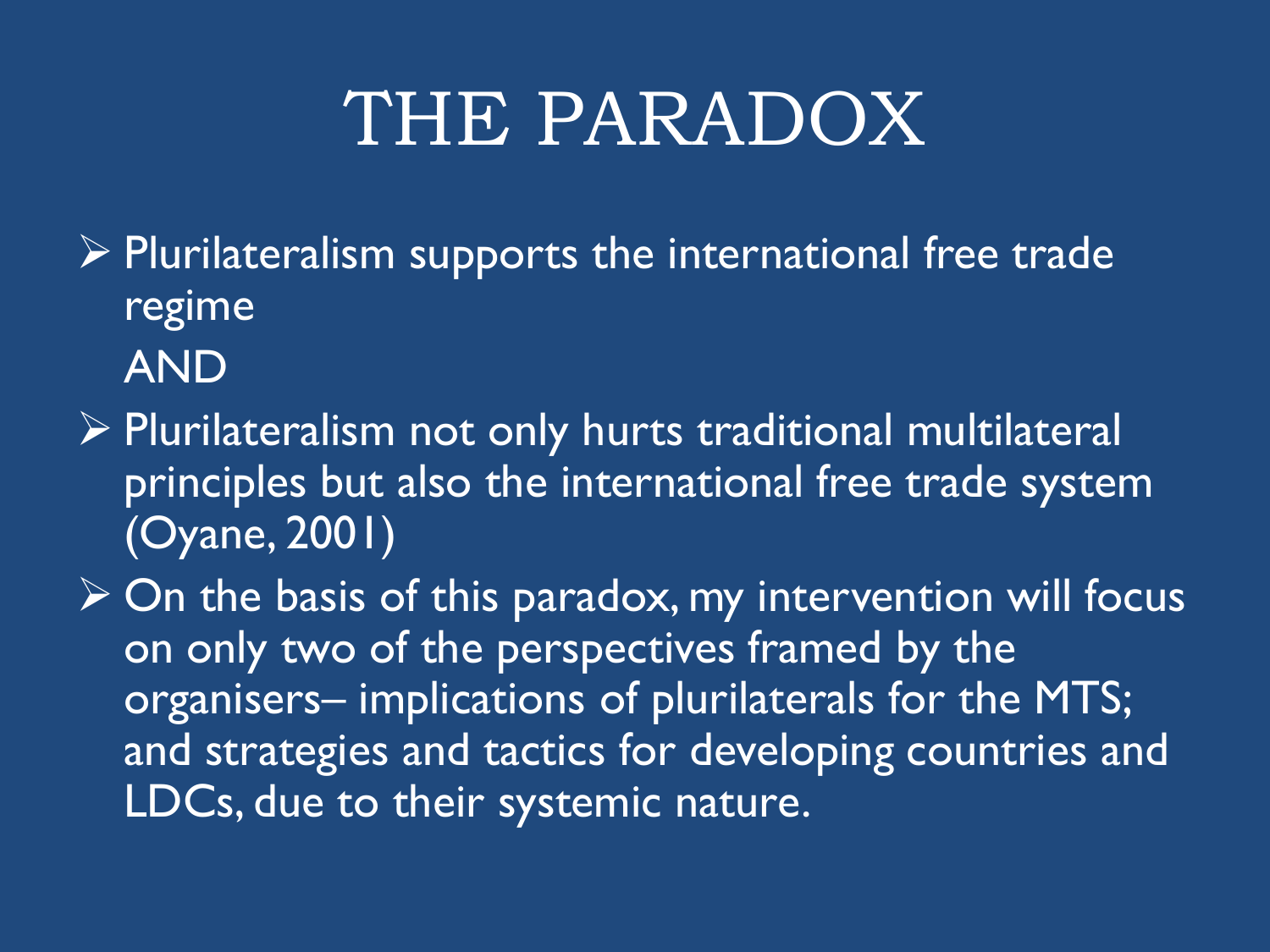#### The Paradox

 $\triangleright$  The other questions on how to "multilaterlise" plurilateralism; "options" to negotiate plurilateral agreements; and areas to be negotiated through plurilateral approaches are issues of consensus by WTO Members, and I do not wish to speculate on them.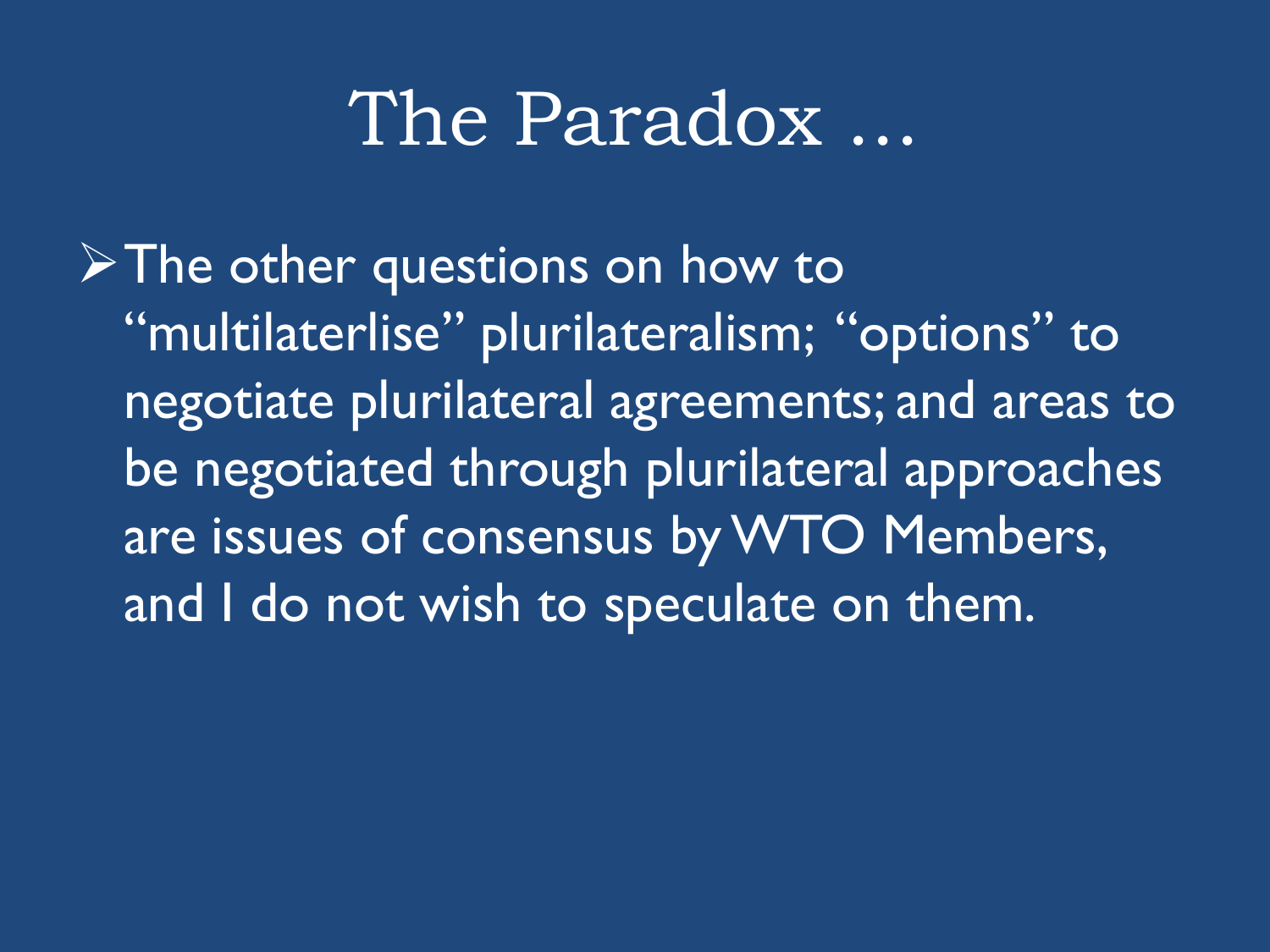## IMPLICATIONS OF PLURILATERAL AGREEMENTS

- $\triangleright$  Plurilateralism fragments and disrupts the larger multilateral process, including multilateral cooperation on different issues.
- $\triangleright$  Plurilaterals can violate the multilateral principles of universality, inclusiveness and transparency.
- $\triangleright$  A threat to the conclusion of DDA, "single" undertaking" principle.

Consolidation of RTA commitments and policy harmonisation beyond the needs of some members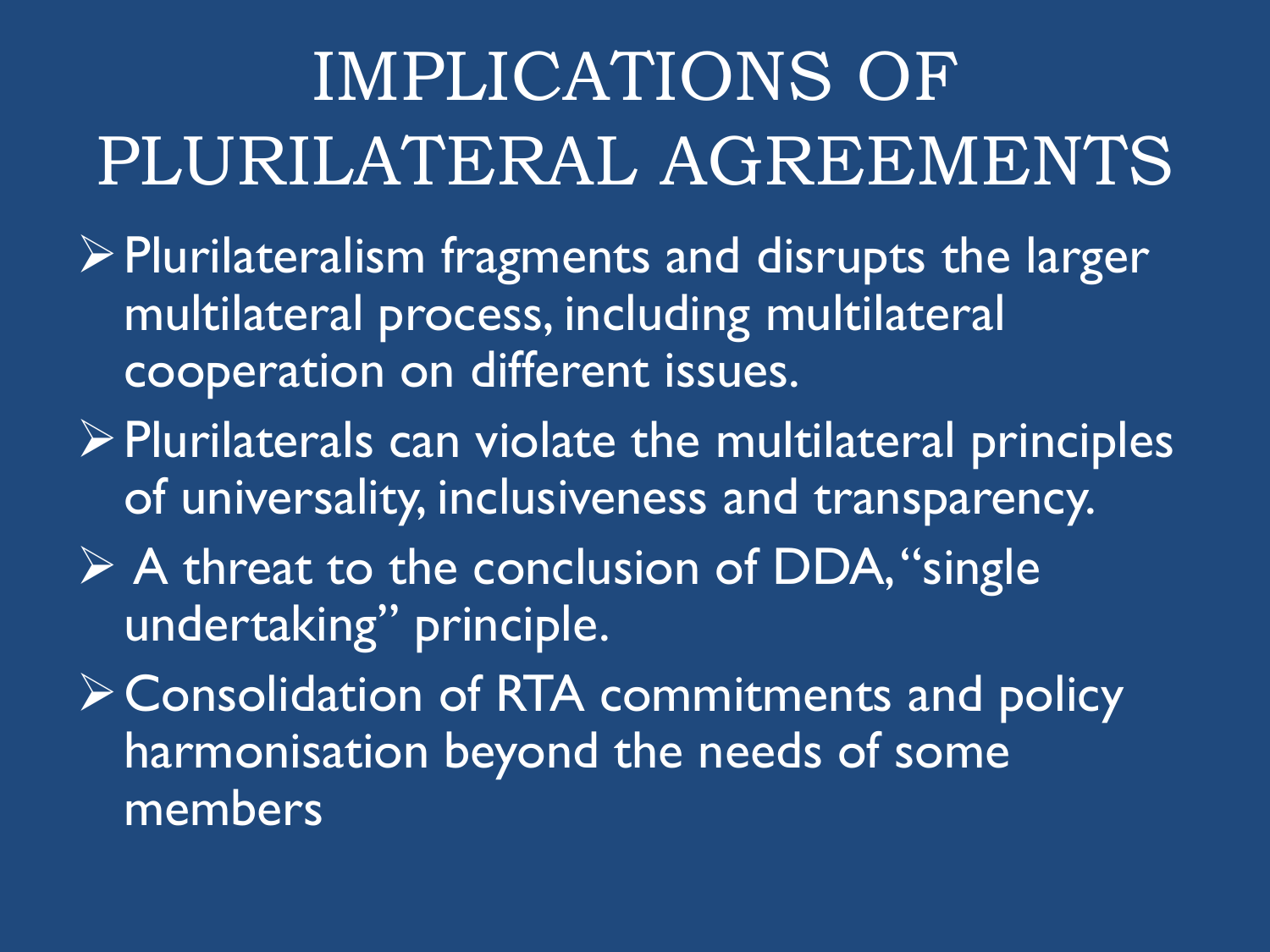# STRATEGIES AND TACTICS FOR DEVELOPING CONTRIES AND LDCs

- $\triangleright$  Plurilaterals must preserve the multilateral character of the WTO.
- Plurilaterals cannot modify existing multilateral rules and disciplines, or introduce new obligations in any sector or agreement.
- $\triangleright$  MFN application of all benefits.
- "Opt in" and "opt out" approach.
- $\triangleright$  Plurilateral agreement to include favourable accession conditions